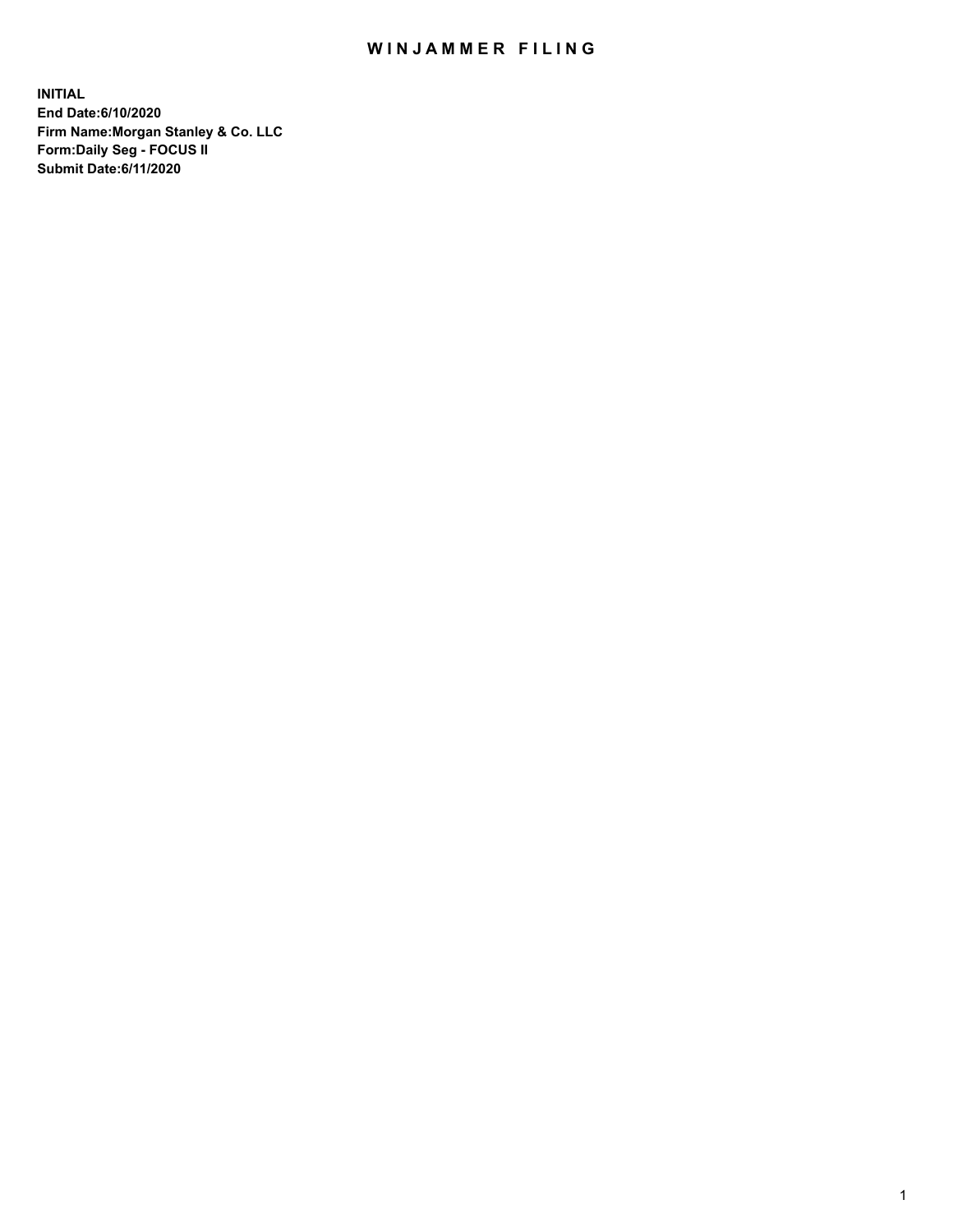**INITIAL End Date:6/10/2020 Firm Name:Morgan Stanley & Co. LLC Form:Daily Seg - FOCUS II Submit Date:6/11/2020 Daily Segregation - Cover Page**

| Name of Company                                                                                                                                                                                                                                                                                                                | Morgan Stanley & Co. LLC                                    |
|--------------------------------------------------------------------------------------------------------------------------------------------------------------------------------------------------------------------------------------------------------------------------------------------------------------------------------|-------------------------------------------------------------|
| <b>Contact Name</b>                                                                                                                                                                                                                                                                                                            | <b>Ikram Shah</b>                                           |
| <b>Contact Phone Number</b>                                                                                                                                                                                                                                                                                                    | 212-276-0963                                                |
| <b>Contact Email Address</b>                                                                                                                                                                                                                                                                                                   | Ikram.shah@morganstanley.com                                |
| FCM's Customer Segregated Funds Residual Interest Target (choose one):<br>a. Minimum dollar amount: ; or<br>b. Minimum percentage of customer segregated funds required:% ; or<br>c. Dollar amount range between: and; or<br>d. Percentage range of customer segregated funds required between:% and%.                         | 235,000,000<br><u>0</u><br><u>00</u><br>00                  |
| FCM's Customer Secured Amount Funds Residual Interest Target (choose one):<br>a. Minimum dollar amount: ; or<br>b. Minimum percentage of customer secured funds required:%; or<br>c. Dollar amount range between: and; or<br>d. Percentage range of customer secured funds required between: % and %.                          | 140,000,000<br><u>0</u><br>0 <sub>0</sub><br>0 <sub>0</sub> |
| FCM's Cleared Swaps Customer Collateral Residual Interest Target (choose one):<br>a. Minimum dollar amount: ; or<br>b. Minimum percentage of cleared swaps customer collateral required:% ; or<br>c. Dollar amount range between: and; or<br>d. Percentage range of cleared swaps customer collateral required between:% and%. | 92,000,000<br><u>0</u><br><u>00</u><br>00                   |

Attach supporting documents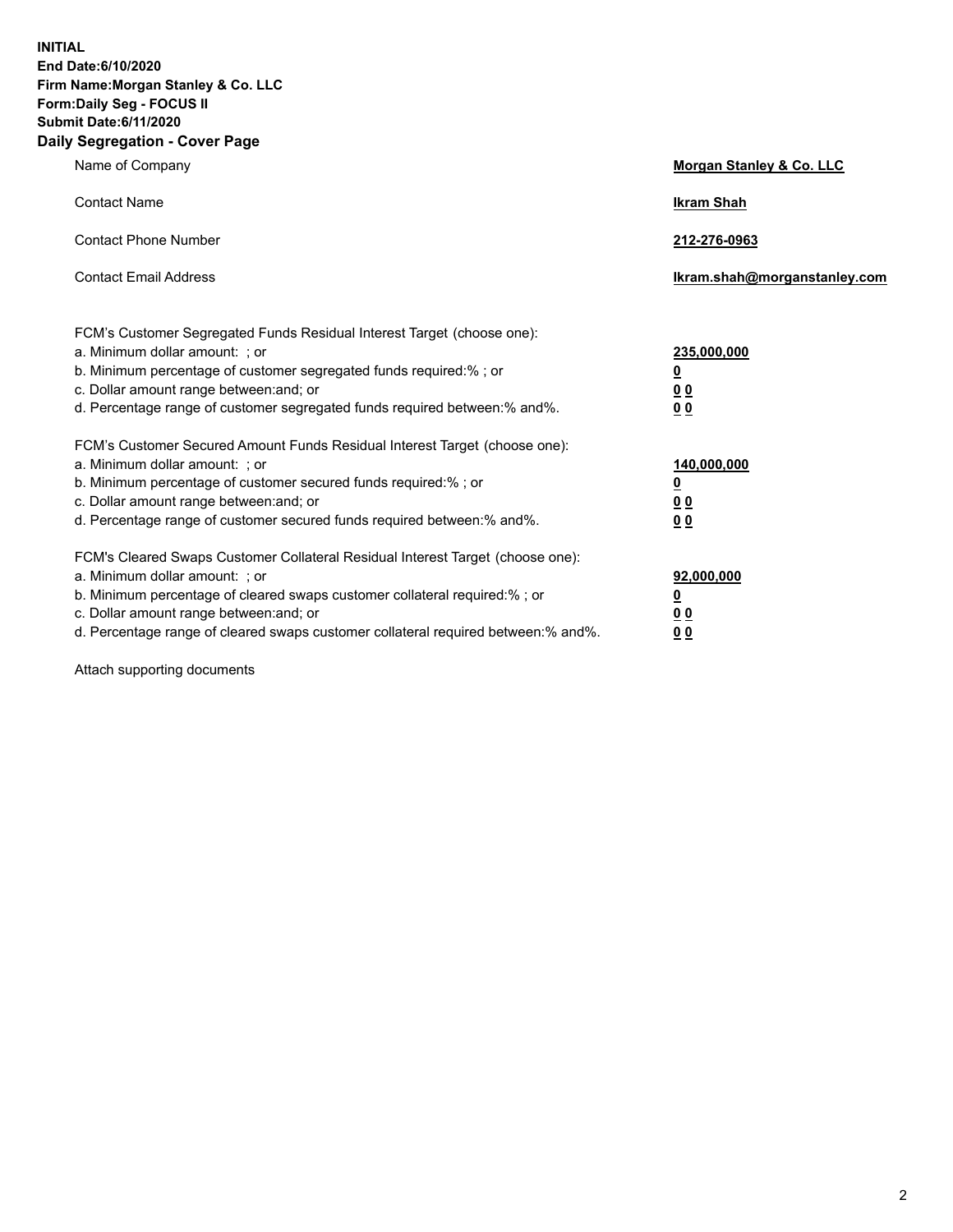| <b>INITIAL</b> | End Date: 6/10/2020<br>Firm Name: Morgan Stanley & Co. LLC<br>Form: Daily Seg - FOCUS II<br><b>Submit Date:6/11/2020</b><br><b>Daily Segregation - Secured Amounts</b> |                                  |
|----------------|------------------------------------------------------------------------------------------------------------------------------------------------------------------------|----------------------------------|
|                | Foreign Futures and Foreign Options Secured Amounts                                                                                                                    |                                  |
|                | Amount required to be set aside pursuant to law, rule or regulation of a foreign<br>government or a rule of a self-regulatory organization authorized thereunder       | $0$ [7305]                       |
| 1.             | Net ledger balance - Foreign Futures and Foreign Option Trading - All Customers<br>A. Cash                                                                             | 4,037,214,880 [7315]             |
|                | B. Securities (at market)                                                                                                                                              | 3,236,559,838 [7317]             |
| 2.<br>3.       | Net unrealized profit (loss) in open futures contracts traded on a foreign board of trade<br>Exchange traded options                                                   | 675,187,608 [7325]               |
|                | a. Market value of open option contracts purchased on a foreign board of trade                                                                                         | 7,992,325 [7335]                 |
|                | b. Market value of open contracts granted (sold) on a foreign board of trade                                                                                           | -15,639,946 [7337]               |
| 4.             | Net equity (deficit) (add lines 1.2. and 3.)                                                                                                                           | 7,941,314,705 [7345]             |
| 5.             | Account liquidating to a deficit and account with a debit balances - gross amount                                                                                      | 39,060,037 [7351]                |
|                | Less: amount offset by customer owned securities                                                                                                                       | -36,875,930 [7352] 2,184,107     |
| 6.             |                                                                                                                                                                        | [7354]                           |
|                | Amount required to be set aside as the secured amount - Net Liquidating Equity<br>Method (add lines 4 and 5)                                                           | 7,943,498,812 [7355]             |
| 7.             | Greater of amount required to be set aside pursuant to foreign jurisdiction (above) or line                                                                            | 7,943,498,812 [7360]             |
|                | 6.                                                                                                                                                                     |                                  |
|                | FUNDS DEPOSITED IN SEPARATE REGULATION 30.7 ACCOUNTS                                                                                                                   |                                  |
| 1.             | Cash in banks                                                                                                                                                          |                                  |
|                | A. Banks located in the United States                                                                                                                                  | 491,331,218 [7500]               |
|                | B. Other banks qualified under Regulation 30.7                                                                                                                         | 235,441,355 [7520] 726,772,573   |
| 2.             | Securities                                                                                                                                                             | [7530]                           |
|                | A. In safekeeping with banks located in the United States                                                                                                              | 1,103,675,302 [7540]             |
|                | B. In safekeeping with other banks qualified under Regulation 30.7                                                                                                     | 0 [7560] 1,103,675,302 [7570]    |
| 3.             | Equities with registered futures commission merchants                                                                                                                  |                                  |
|                | A. Cash                                                                                                                                                                | 14,380,239 [7580]                |
|                | <b>B.</b> Securities                                                                                                                                                   | $0$ [7590]                       |
|                | C. Unrealized gain (loss) on open futures contracts                                                                                                                    | -297,242 [7600]                  |
|                | D. Value of long option contracts                                                                                                                                      | $0$ [7610]                       |
|                | E. Value of short option contracts                                                                                                                                     | 0 [7615] 14,082,997 [7620]       |
| 4.             | Amounts held by clearing organizations of foreign boards of trade<br>A. Cash                                                                                           | $0$ [7640]                       |
|                | <b>B.</b> Securities                                                                                                                                                   | $0$ [7650]                       |
|                | C. Amount due to (from) clearing organization - daily variation                                                                                                        | $0$ [7660]                       |
|                | D. Value of long option contracts                                                                                                                                      | $0$ [7670]                       |
|                | E. Value of short option contracts                                                                                                                                     | 0 [7675] 0 [7680]                |
| 5.             | Amounts held by members of foreign boards of trade                                                                                                                     |                                  |
|                | A. Cash                                                                                                                                                                | 3,538,605,798 [7700]             |
|                | <b>B.</b> Securities                                                                                                                                                   | 2,132,884,536 [7710]             |
|                | C. Unrealized gain (loss) on open futures contracts                                                                                                                    | 675,484,851 [7720]               |
|                | D. Value of long option contracts                                                                                                                                      | 7,992,325 [7730]                 |
|                | E. Value of short option contracts                                                                                                                                     | -15,639,946 [7735] 6,339,327,564 |
| 6.             | Amounts with other depositories designated by a foreign board of trade                                                                                                 | $[7740]$<br>$0$ [7760]           |
| 7.             | Segregated funds on hand                                                                                                                                               | $0$ [7765]                       |
| 8.             | Total funds in separate section 30.7 accounts                                                                                                                          | 8,183,858,436 [7770]             |
| 9.             | Excess (deficiency) Set Aside for Secured Amount (subtract line 7 Secured Statement                                                                                    | 240,359,624 [7380]               |
| 10.            | Page 1 from Line 8)<br>Management Target Amount for Excess funds in separate section 30.7 accounts                                                                     | 140,000,000 [7780]               |
|                |                                                                                                                                                                        |                                  |

11. Excess (deficiency) funds in separate 30.7 accounts over (under) Management Target **100,359,624** [7785]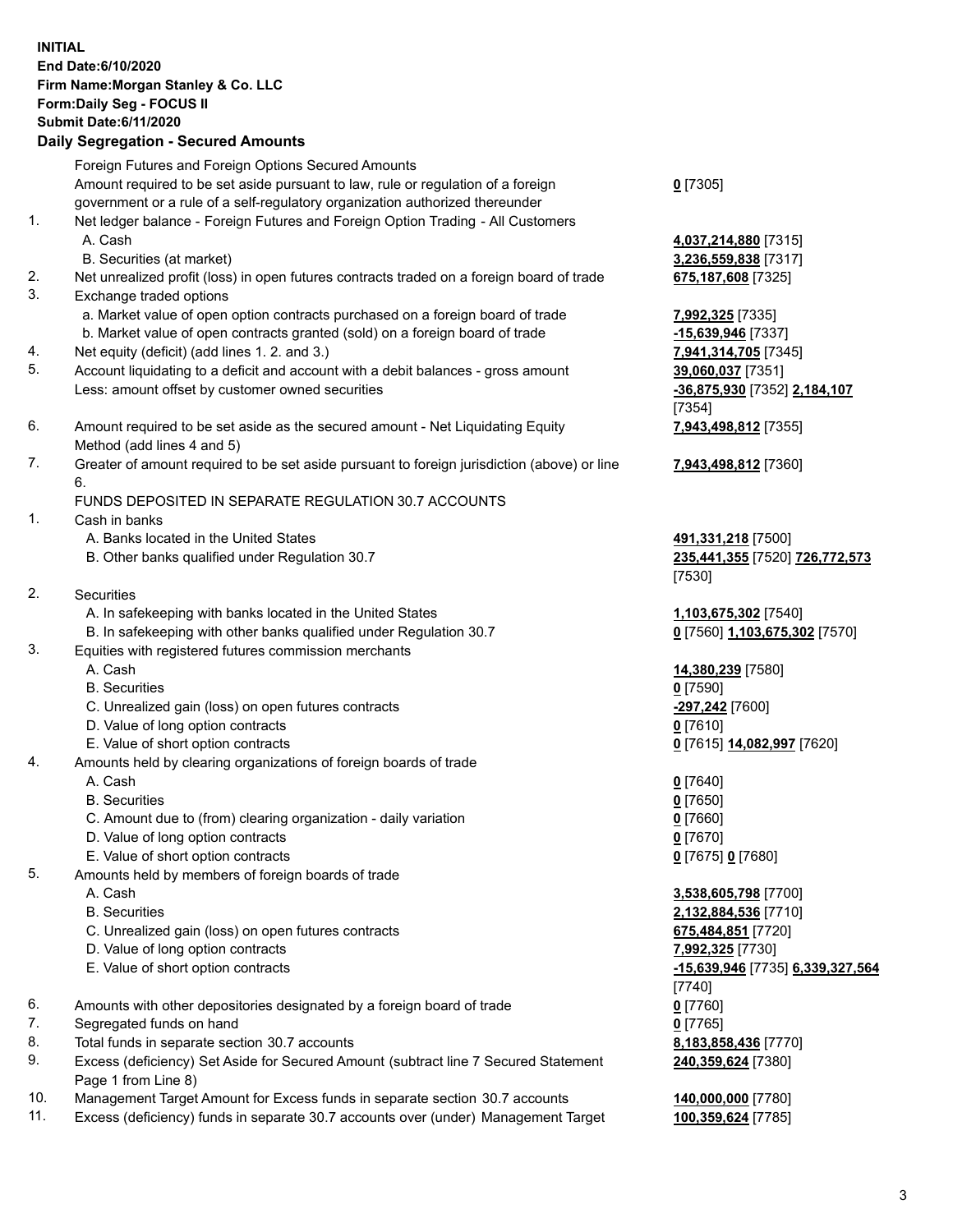**INITIAL End Date:6/10/2020 Firm Name:Morgan Stanley & Co. LLC Form:Daily Seg - FOCUS II Submit Date:6/11/2020 Daily Segregation - Segregation Statement** SEGREGATION REQUIREMENTS(Section 4d(2) of the CEAct) 1. Net ledger balance A. Cash **14,047,896,787** [7010] B. Securities (at market) **9,008,747,262** [7020] 2. Net unrealized profit (loss) in open futures contracts traded on a contract market **3,651,716,991** [7030] 3. Exchange traded options A. Add market value of open option contracts purchased on a contract market **575,123,312** [7032] B. Deduct market value of open option contracts granted (sold) on a contract market **-504,580,650** [7033] 4. Net equity (deficit) (add lines 1, 2 and 3) **26,778,903,702** [7040] 5. Accounts liquidating to a deficit and accounts with debit balances - gross amount **327,477,156** [7045] Less: amount offset by customer securities **-323,936,803** [7047] **3,540,353** [7050] 6. Amount required to be segregated (add lines 4 and 5) **26,782,444,055** [7060] FUNDS IN SEGREGATED ACCOUNTS 7. Deposited in segregated funds bank accounts A. Cash **4,594,093,631** [7070] B. Securities representing investments of customers' funds (at market) **0** [7080] C. Securities held for particular customers or option customers in lieu of cash (at market) **1,345,567,173** [7090] 8. Margins on deposit with derivatives clearing organizations of contract markets A. Cash **13,269,276,867** [7100] B. Securities representing investments of customers' funds (at market) **0** [7110] C. Securities held for particular customers or option customers in lieu of cash (at market) **7,663,180,089** [7120] 9. Net settlement from (to) derivatives clearing organizations of contract markets **311,269,187** [7130] 10. Exchange traded options A. Value of open long option contracts **575,123,312** [7132] B. Value of open short option contracts **and the set of our original contracts -504,580,650** [7133] 11. Net equities with other FCMs A. Net liquidating equity **14,162,136** [7140] B. Securities representing investments of customers' funds (at market) **0** [7160] C. Securities held for particular customers or option customers in lieu of cash (at market) **0** [7170] 12. Segregated funds on hand **0** [7150] 13. Total amount in segregation (add lines 7 through 12) **27,268,091,745** [7180] 14. Excess (deficiency) funds in segregation (subtract line 6 from line 13) **485,647,690** [7190] 15. Management Target Amount for Excess funds in segregation **235,000,000** [7194]

16. Excess (deficiency) funds in segregation over (under) Management Target Amount Excess

**250,647,690** [7198]